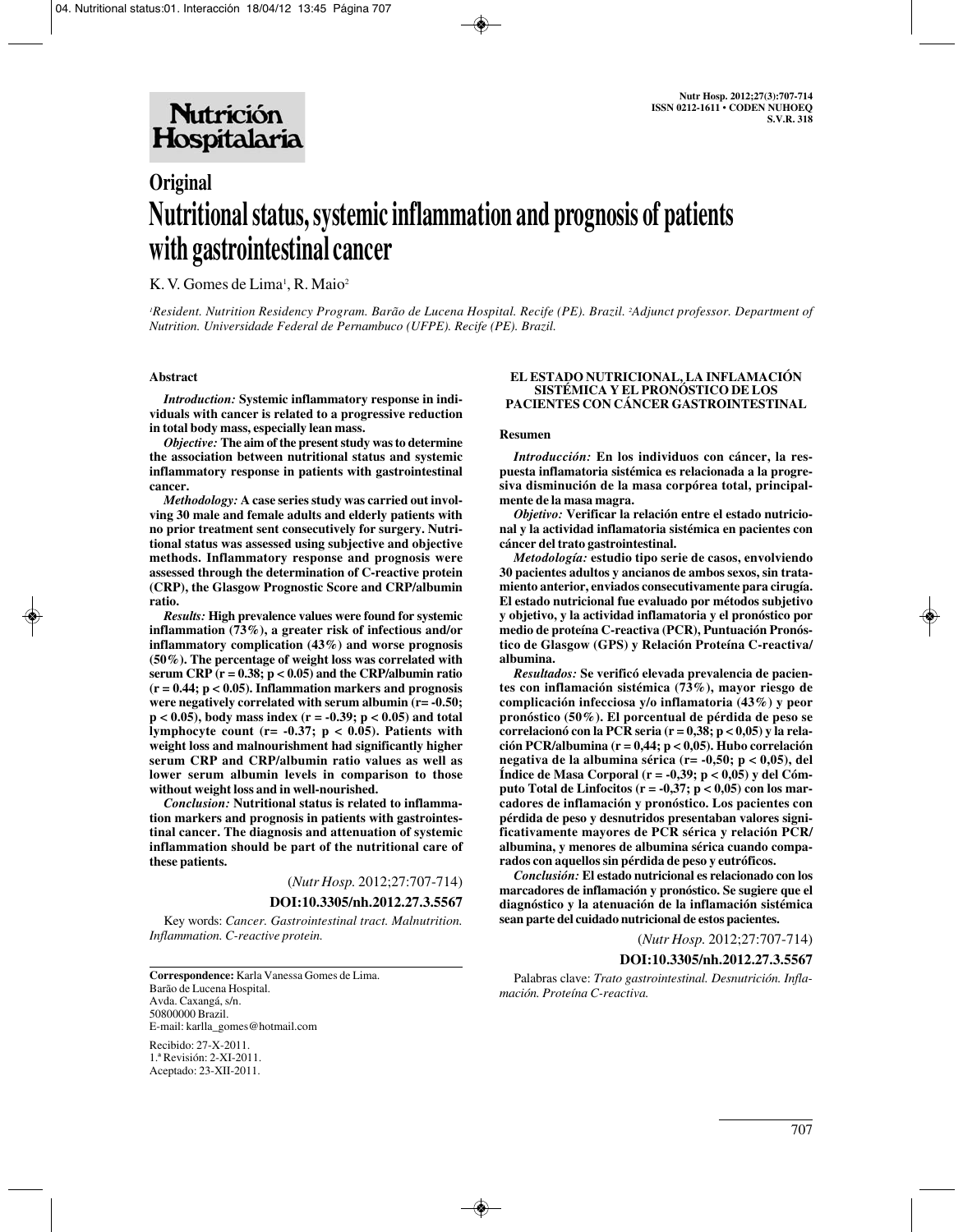### **Abbreviations**

TNF- $\alpha$  = Tumor necrosis factor-alpha. IFN-γ = Interferon γ.  $IL-1 = Interleukin-1.$  $IL-6 = Interleukin-6.$  $IL-8 = Interleukin-8.$ PG-SGA = Patient-generated subjective global assessment.  $W = Weight.$  $H = Height.$ BMI = Body mass index. CRP = C-reactive protein.  $\%$ WL = Percentage of weight loss. TSF = Triceps skinfold.  $AC = Arm$  circumference. AMC = Arm muscle circumference. GPSm = Modified Glasgow Prognostic Score.  $TNM = T$  (extension of primary tumor); N (metastasis in regional lymph node); M (distant metastasis). TLC = Total lymphocyte count.  $Hb = Hemoglobin.$ Ht = Hematocrit.

## **Introduction**

Estimates indicate a high occurrence of gastrointestinal cancer in Brazil in 2010/2011, represented mainly by 28 thousand cases of colon/rectal cancer and 21 thousand cases of stomach cancer.1 Diet is a major factor in the etiology of cancer and is responsible for approximately 70% of cases of the disease in the digestive tract.2 The dietary risk factors for carcinogenesis include a high consumption of animal fat, salt, alcohol, smoked foods, canned foods, processed meat and food with food coloring as well as a low intake of fruit, vegetables and cereals.<sup>1,3</sup>

The presence of a malignant tumor can lead to an increase in inflammatory mediators, such as the cytokines interleukin-1 (IL-1), interleukin-6 (IL-6), tumor necrosis factor-alpha (TNF-α) and interferon (IFN-γ). The prolonged or excessive secretion of these cytokines can have diverse effects related to anorexia and cachexia (wasting syndrome), such as the depletion of fat stocks, an increase in protein degradation in skeletal muscle and an increase in the synthesis of acute-phase proteins, such as C-reactive protein (CRP).4 Thus, a number of researchers have sought to understand the association between the inflammatory state of individuals with cancer and the development of anorexia and cachexia.5,6,7,8

The most common measure of systemic inflammatory response in patients with cancer is the high concentration of serum CRP, which is currently included in recent definitions of cachexia stemming from cancer. Another manner to assess the inflammatory state is through the use of scales, such as the Glasgow Prognostic Score (GPS), which includes two

serum indicators: CRP and albumin.<sup>9</sup> This scale is capable of identifying patients who will likely develop cachexia and have a reduced response to cancer treatment and lower survival rate.10 The CRP/albumin ratio is another commonly employed measure and constitutes an alternative for the simplification of the original formula of the Prognostic Inflammatory and Nutritional Index.<sup>11</sup>

The aim of the present study was to determine the association between nutritional status and systemic inflammatory response in patients with gastrointestinal cancer.

### **Methods**

### *Patients*

A case-series, cross-sectional study was carried out involving 30 patients hospitalized at the Surgical Clinic of the Barão de Lucena Hospital in the city of Recife (Brazil) with a diagnosis of gastrointestinal cancer and indication for surgical treatment between April and July 2010. The patients were studied consecutively within 72 hours following admission.

The following were the inclusion criteria: age 18 years or older; either sex; any race; diagnosis of gastrointestinal cancer based on histological analysis (carcinoma and adenocarcinoma), including mouth, esophagus, stomach, pancreas, duodenum, liver, colon or rectum; any clinical stage of the disease (I to IV) for the classification of malignant tumors (Tumor, Nodes and Metastasis (TNM) of the Union for International Cancer Control).12 The clinical information was provided by the head surgeon. The exclusion criteria were a previous history of treatment (chemotherapy, radiotherapy or surgery), presence of a inflammatory or infectious acute or chronic process, cold (influenza), and concomitant presence of other diseases that may affect nutritional status and/or systemic inflammatory response, such as diabetes mellitus, chronic kidney failure, liver disease, heart disease, lung disease and trauma.

The study received prior approval from the Human Research Ethics Committee of Agamenon Magalhães Hospital (Recife, Brazil) under process nº. 16/2010, in compliance with Resolution 196/96 on Research Involving Human Subjects of the National Health Council of the Brazilian Ministry of Health. All patients participated voluntarily and signed terms of informed consent.

### *Assessment of nutritional status*

The nutritional assessment was performed using subjective and objective techniques.

For the subjective method, the patient-generated subjective global assessment (PG-SGA) proposed by Ottery et al. was used.13 Nutritional status was classified as Grade A (well nourished), Grade B (moderate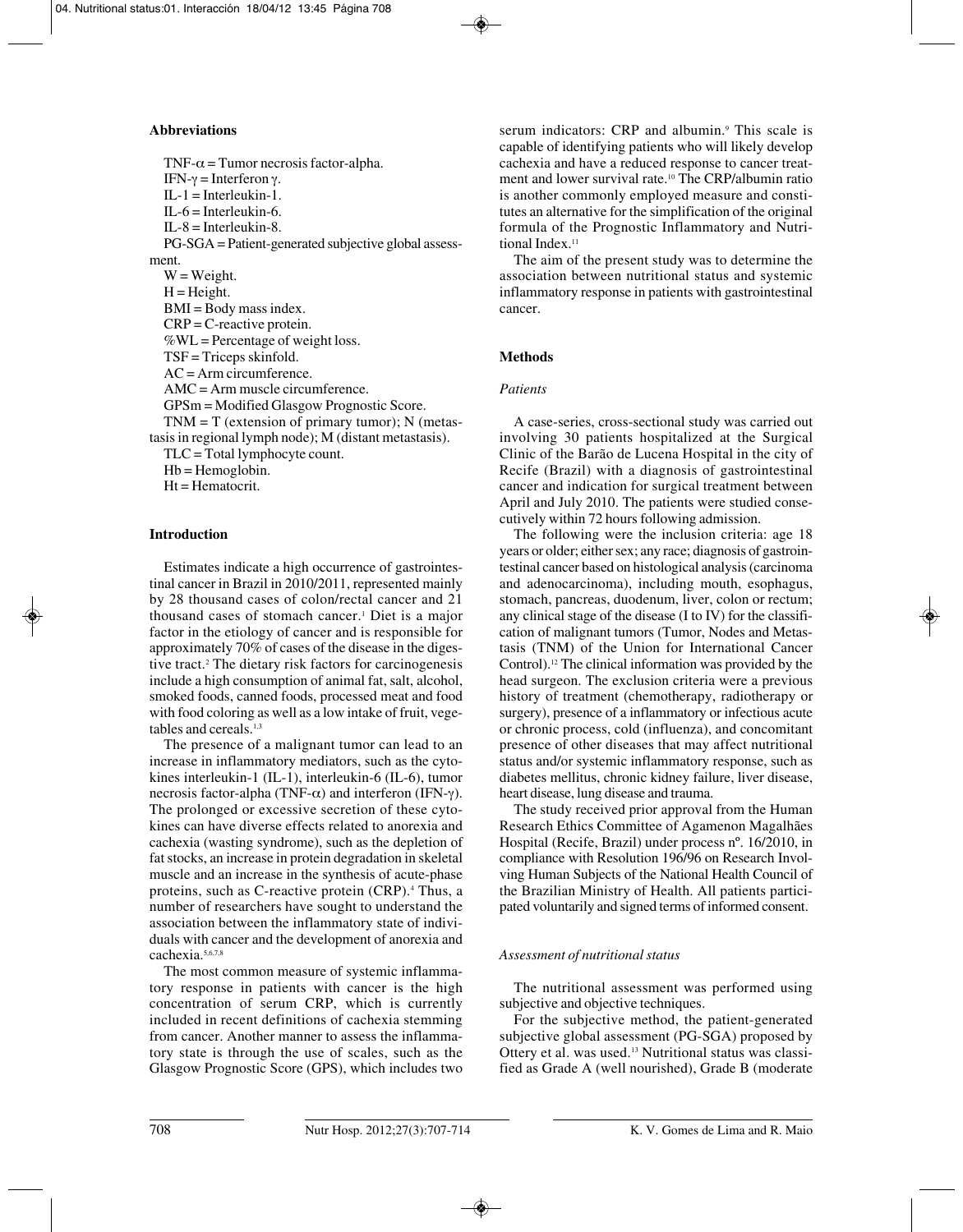malnutrition or suspicion of malnutrition) and Grade C (severe malnutrition). As recommended by Detsky et al.,14 the highest judgment was placed on the following variables: weight loss, reduced dietary intake, loss of subcutaneous adipose tissue and loss of muscle mass. For analysis purposes, patients classified as Grades B and C by the PG-SGA were considered malnourished.

Anthropometric, laboratory and dietary indicators of nutritional status constituted the objective measures.

The anthropometric evaluation involved the determination of current weight (W) and height (H) on an anthropometric scale (FilizolaTM); arm circumference (AC) with a non-stretchable cellulose tape on the midpoint of the arm between the acromion and olecranon; and triceps skinfold (TSF) with an appropriate clinical adipometer (Cescorf®). From these data, derived indexes were calculated: percentage of weight loss (%WL) in relation to habitual weight (habitual W– current W x 100/habitual W), body mass index (BMI =  $W/H<sup>2</sup>$ ) and arm muscle circumference (AMC = AC– [0.314 x TSF]). %WL in the previous six months was categorized as significant (5 to 10%) and severe  $(> 10\%)$ .<sup>15</sup> The cutoff points for BMI (kg/m<sup>2</sup>) determined by the World Health Organization were used for the classification of the adults patients: < 18.5 (underweight), 18.5 to 24.9 (ideal range), 25 to 29.9 (overweight) and  $\geq 30$  (obesity).<sup>16</sup> The cutoff points determined by the Pan American Health Organization were used for the classification the elderly patients (aged 60 years or older):  $< 23$  (underweight), 23 to 28 (ideal) range), and  $\geq 28$  (overweight).<sup>17</sup> For the other anthropometric indicators (AC, AMC and TSF), adequacy percentages were calculated to classify nutritional status. Malnutrition was classified as severe (< 70%), moderate ( $\geq 70$  and  $\lt 80\%$ ) and mild ( $\geq 80$  and  $\lt 90\%$ ). Patients with values  $\geq 90$  and  $\lt 110\%$  were considered well nourished. Excess weight demonstrated by the AC and TSF was subdivided into overweight  $(≥ 110$  and < 120%) and obesity (≥ 120%).<sup>15</sup>

Blood samples (20 mL) were collected from a peripheral vein with a single puncture in the morning following rest and eight hours of fasting for the hematological and biochemical exams, following the standardized procedures of the Clinical Analysis Laboratory of the Barão de Lucena Hospital. The following variables were studied: hemoglobin (Hb), hematocrit (Ht), leukocytes, total lymphocyte count (TLC), albumin, glucose and CRP. Hb, Ht, leukocytes and TLC were analyzed using an automated electronic cell counter (SYSMEX XT 2000, Roche®) and reviewed through optical microscopy on a blood swab. The biochemical variables were determined and analyzed using an automated biochemical analyzer (Cobas Integra 400, Roche®): albumin (bromocresol green colorimetric method, Albumin Plus, Roche®) and fasting glucose (hexokinase/glucose-6 phosphate dehydrogenase, Glucose HK, Roche®).

The normal values used for Hb (g/dL) were 13.5 to 18.0 for men and 12.0 to 16.0 for women; and the values for Ht $(\%)$  were 40 to 54 for men and 38 to 47 for women.18 The normal values for leukocytes were 4,500 to 11,000 mm.18 The TLC was determined by leukograms using the percentage of lymphocytes in relation to the TLC (cells/mm<sup>3</sup>) (TLC = lymphocytes x leukocytes/100) and the patients were classified as having normal nutritional status  $(>2,000)$ , mild malnutrition (1,200 to 2,000), moderate malnutrition (800 to 1,199) and severe malnutrition (< 800). The albumin results ( $g/dL$ ) were classified as normal ( $> 3.5$ ), mild depletion (3.0 to 3.5), moderate depletion (2.4 to 2.9) and severe depletion  $(< 2.4)$ .<sup>18</sup> The reference values adopted for glycemia (mg/dL) were < 100 (normal), 100 to 125 (glucose intolerance) and  $\geq$  126 (hyperglicemia or diabetes).19

The 24-hour recall method was used for the assessment of recent calorie and protein intake.<sup>20</sup> The patient was interviewed by the researcher upon admission to hospital for the record of all foods and beverages consumed in the previous 24 hours. The data were transcribed in household measures and subsequently converted into portion or food weight. The dietary calculations were performed using the Avanutri program (version 3.1.1).

Individual nutritional needs for calories and protein were calculated based on the recommendations for adult cancer patients in the preoperative period established by the National Oncologic Nutrition Consensus of the Brazilian National Cancer Institute.<sup>21</sup> Caloric need was defined based on the result of the PG-SGA. The aim was to maintain weight (30 kcal/kg/day) among patients classified as Grade A; the aim was weight gain (35 kcal/kg/day) for those classified as Grade B; and repletion was considered (45 kcal/kg/day) for those classified as Grade C. With regard to individual protein needs, the recommendation of the National Cancer Institute considers the degree of metabolic stress, $21$ which in the present study is classified based on the serum CRP value. A protein need of 1.2 g/kg/day was considered for patients with CRP up to 0.5 mg/dL (absence of metabolic stress); a protein need of 1.5 g/kg/day was considered for those with CRP between 0.5 and 1.0 mg/dL (moderate metabolic stress); and a protein need of 2.0 g/kg/day was considered for those with values greater than 1.0 mg/dL (indicative of systemic inflammatory response syndrome).

### *Assessment of systemic inflammatory activity and prognostic indexes*

Inflammatory response was assessed based on serum CRP values, which were determined and analyzed by an automated biochemical analyzer using the immunoturbidimetric assay (CRP latex HS, Roche®).<sup>22</sup> The reference value adopted for normality was < 0.5 mg/dL, whereas 0.5 to 1.0 mg/dL was considered indicative of a risk of inflammation<sup>10</sup> and values above 1.0 mg/dL indicated systemic inflammatory response syndrome.23,24,25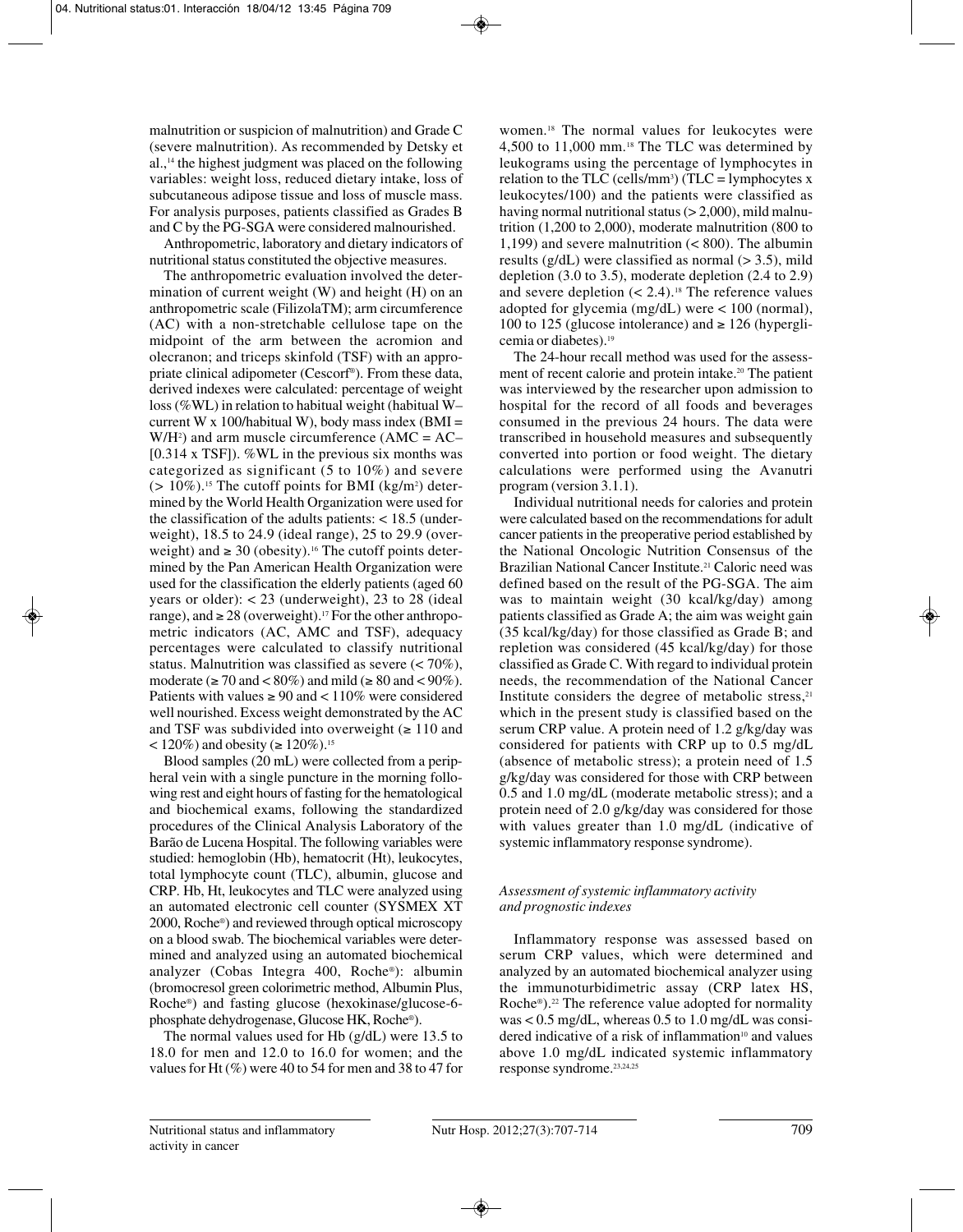| <b>Table I</b>                                            |
|-----------------------------------------------------------|
| Epidemiological and clinical characteristics of patients  |
| with gastrointestinal cancer at Barão de Lucena Hospital, |
| Recife, Brazil, 2010 <sup>i</sup>                         |

| <b>Variables</b>  |                  | Results |
|-------------------|------------------|---------|
|                   | $\boldsymbol{N}$ | $\%$    |
| Age (years)       |                  |         |
| <60               | 11               | 37      |
| $\geq 60$         | 19               | 63      |
| Gender            |                  |         |
| Female            | 15               | 50      |
| Male              | 15               | 50      |
| Location of tumor |                  |         |
| Colon             | 0 <sup>9</sup>   | 30      |
| Rectum            | 07               | 24      |
| Stomach           | 06               | 20      |
| Pancreas          | 0 <sub>3</sub>   | 10      |
| Colon/Rectum      | 02               | 7       |
| <b>Bile</b> ducts | 01               | 3       |
| Esophagus         | 01               | 3       |
| Small intestine   | 01               | 3       |
| Clinical stage*   |                  |         |
| 1/11              | 12               | 40      |
| <b>III/IV</b>     | 18               | 60      |

 $n = 30$ ; % = absolute percentage in relation to total number of patients. \*Based on TNM system of Union for International Cancer Control (2010).

Prognosis was determined based on the modified Glasgow Prognostic Score (GPSm) and CRP/albumin ratio.9,11 The GPSm uses two serum indicators (CRP and albumin) and its classification is determined based on scores, as follows: patients with high CRP (≥ 1.0 mg/dL) and hypoalbuminemia (< 3.5 g/dL) received 2 points; those with only high serum CRP received 1 point; and those with neither abnormality received 0 points.9 Based on the CRP/albumin ratio, the patients were classified as having no risk  $(< 0.4)$ , low risk (0.4 to 1.2), moderate risk (1.2 to 2.0) or high risk (< 2) of infectious and inflammatory complications.26

### *Statistical analysis*

Qualitative variables were expressed as percentage values and quantitative variables were expressed as either mean and standard deviation values (normal distribution) or median values and  $25<sup>th</sup>$  and  $75<sup>th</sup>$  percentiles (non-parametric distribution). Significant differences between groups were determined using the Student's t-test and Mann-Whitney test for data with parametric and non-parametric distribution, respectively. Differences in mean values between groups were determined using one-way ANOVA and the Holm-Sidak test for parametric data and the Kruskal-Wallis test and Dunn's test for non-parametric data. Spearman's correlation coefficients were calculated for the determination of correlations between variables. The analyses were performed using the Sigma Stat for Windows, version 3.5 (SPSS, Chicago, IL, USA), with the level of significance set at 5%.

### **Results**

The sample was made up of 15 men (50%) and 15 women (50%). Age ranged from 27 to 91 years (mean: 61 years). Colon cancer was the most frequent (30%), followed by cancer of the rectum (23%) and stomach (20%). The majority were in the advanced phase of the disease (clinical stages III and IV) (60%) (table I) and had been diagnosed recently (time elapsed since diagnosis  $< 6$  months) (86.6%). The mortality rate was 16.6%.

Malnutrition was found in a high percentage of patients. The subjective method (PG-SGA) detected a largest number of malnourished patients (83%) in comparison to the objective method: TSF (80%), %WL (70%), AC (67%), AMC (57%) and BMI (40%). By anthropometrics, the depletion of subcutaneous adipose tissue (diagnosed using the TSF) was the most prevalent. BMI was the indicator that least detected malnutrition. Severe weight loss  $(>10\%)$  in the previous six months was found in 20 (67%) patients.

Seventy percent of patients were immunocompromised (TLC less than  $2,000/\text{mm}^3$ ), with moderate to severe lymphocyte depletion found in 33%. Malnourished patients (based on the PG-SGA) had lower TLC values in comparison to well-nourished patients (1,438  $\pm 656$  *vs.* 2,307  $\pm 765$ ; p = 0.014).

Regarding the hematological variables, mean Hb  $(11.19 \pm 2.44$  for men and  $11.59 \pm 1.64$  for women) and Ht (34.92  $\pm$  6.73 for men and 36.01  $\pm$  5.54 for women) were within the normal range for the women and slightly below normal among the men in comparison to the reference values. However, high frequencies of reduced Hb (67%) and Ht (70%) were found, suggesting anemia. Hypoalbuminemia was found in 53% and white blood vessels above the reference value were found in 37% of the patients.

Median ( $25<sup>th</sup>$  and  $75<sup>th</sup>$  percentile) calorie intake was 1,547.9 (1,137.1-1,851.6) kcal/day and mean (± standard deviation) protein intake was  $72.9 \pm 36.4$  g/day. In comparison with the estimated calorie (2,093.8  $\pm$ 336.8) and protein (101.7  $\pm$  25.8) needs, dietary intake was significantly reduced ( $p < 0.001$ ).

High prevalence values were found for systemic inflammation (73%), represented by altered serum CRP values; a greater risk of complications (43%), represented by the CRP/albumin ratio; and a poor prognosis (50%), based on the GPSm.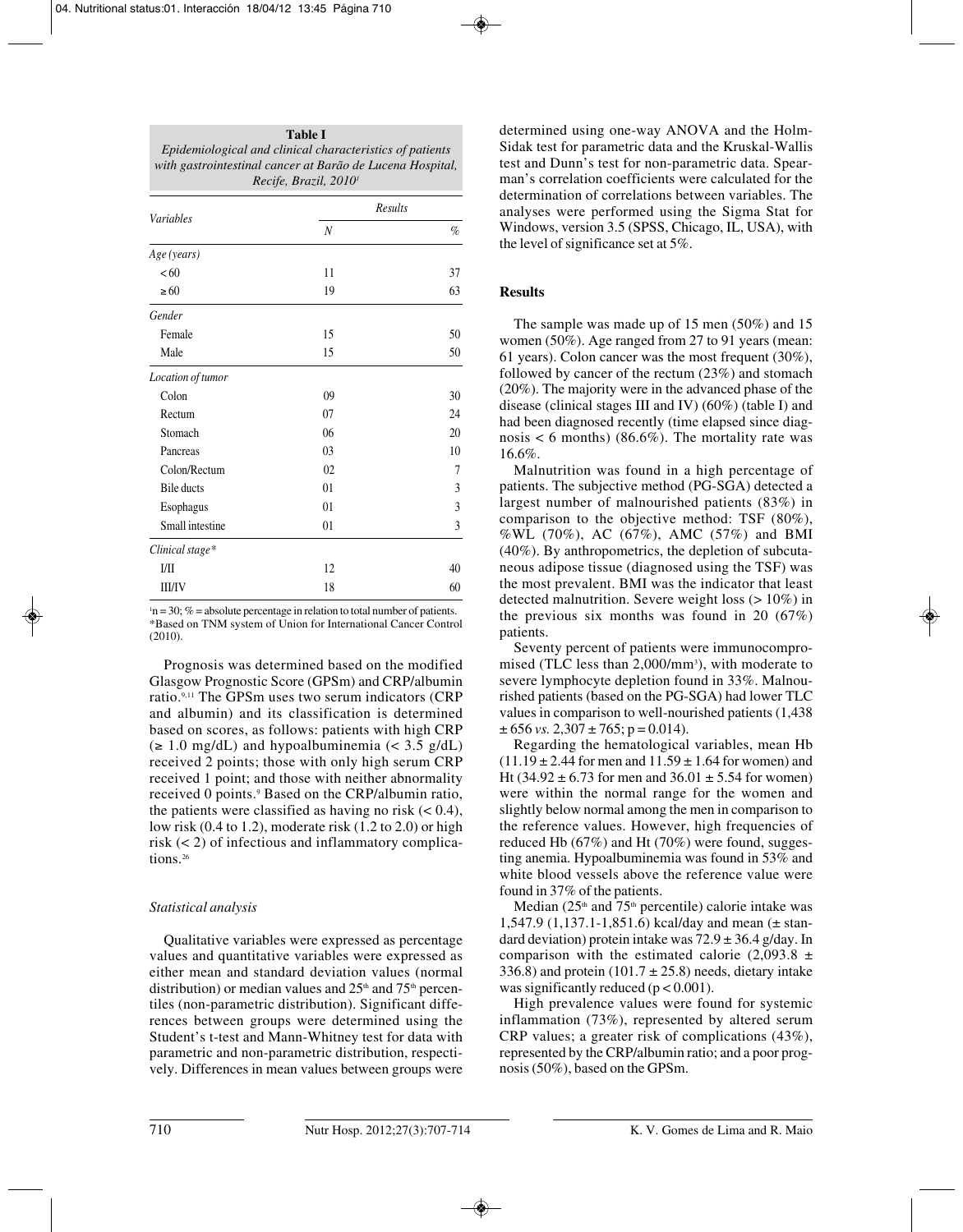#### **Table II**

| Correlations between inflammatory markers and                         |
|-----------------------------------------------------------------------|
| prognosis according to anthropometric, laboratory                     |
| and dietary variables in patients with gastrointestinal               |
| cancer at Barão de Lucena Hospital, Recife, Brazil, 2010 <sup>i</sup> |
|                                                                       |

| <i>Indicators</i> | Serum CRP | CRP/Albumin ratio |
|-------------------|-----------|-------------------|
| <b>BMI</b>        | $-0.390*$ | $-0.390*$         |
| AC                | $-0.323$  | $-0.320$          |
| <b>TSF</b>        | $-0.219$  | $-0.185$          |
| AMC               | $-0.186$  | $-0.213$          |
| $\%$ WL           | $0.377*$  | $0.442*$          |
| Serum albumin     | $-0.502*$ | $-0.629*$         |
| <b>TLC</b>        | $-0.366*$ | $-0.353*$         |
| Calorie intake    | $-0.0585$ | $-0.114$          |
| Protein intake    | $-0.236$  | $-0.230$          |

 $n = 30$ ; BMI = Body mass index; AC = Arm circumference; TSF = Triceps skinfold; AMC = Arm muscle circumference; %WL = Percentage of weight loss; CRP = C-reactive protein; TLC = Total lymphocyte count; Spearman's correlation coefficients for pairs of variables;  $*p < 0.05$ .

For the correlations of serum CRP and the CRP/ albumin ratio in the univariate analysis, a significant positive correlation was found with %WL, whereas significant negative were found with albumin, BMI and TLC (table II).

Patients with weight loss and malnutrition based on the PG-SGA had significantly higher serum CRP and CRP/albumin values as well as lower serum albumin in comparison to those who were well-nourished and without weight loss (table III). The same was not observed when BMI was compared with serum CRP  $(p = 0.496)$ , the CRP/albumin ratio  $(p = 0.558)$  and serum albumin ( $p = 0.268$ ).

Patients with advanced cancer had significantly lower BMI, AC, AMC and serum albumin values and higher %WL and CRP/albumin ratio values in comparison to those with cancer in an early stage. However, serum CRP and dietary intake data were not significantly different between the different stages of cancer (table IV).

#### **Discussion**

Individuals with cancer develop anorexia-cachexia syndrome during the progression of the disease, especially those with advanced tumors in the upper gastrointestinal tract.27 The subjective assessment method has been used as a nutritional screening tool at admission to hospital to identify malnourished individuals and those at risk of malnutrition, who are candidates for nutritional therapy and monitoring.<sup>21,28</sup>

In the present study, the prevalence of compromised nutritional status varied with the assessment method employed. The PG-SGA detected the highest prevalent nutritional deficit in relation to the anthropometric indicators. Subcutaneous adipose tissue depletion (determined by the TSF) had the second prevalence value, followed by percentage of weight loss and muscle mass depletion. The BMI indicated the lowest prevalence of compromised nutritional status, which corroborates findings reported in previous studies,<sup>29,30,31</sup> thereby limiting the use of this isolated indicator for nutritional assessments even among patients with cancer. Thus, 25 patients in the present study were indicated for nutritional therapy based on the subjective nutritional screening assessment.

Few studies have assessed systemic inflammation leading to an increase in inflammatory cytokines and serum CRP in patients with gastrointestinal cancer. Chronic inflammatory disease, such as cancer, can produce a persistent increase in the serum concentration of CRP. Among the patients studied, 73% had high serum CRP levels as well as high GPS values. Studying patients with esophagus and stomach cancer, Deans et al.8 found an increase in this serum protein in 83%. In other studies, 24% of patients with colon-rectal cancer had altered CRP values,<sup>9</sup> whereas this figure was  $10\%$ among patients with head and neck cancer.<sup>32</sup> In a sample of 24,062 patients with cancer, Proctor et al.<sup>28</sup> found that the systemic inflammatory response —evidenced by higher GPS values (scores of 1 or 2)— varied with the

| <b>Table III</b>                                                                                                   |  |  |  |
|--------------------------------------------------------------------------------------------------------------------|--|--|--|
| Acute-phase proteins and prognostic index according to altered body weight and nutritional status in patients with |  |  |  |
| gastrointestinal cancer at Barão de Lucena Hospital, Recife, Brazil, 2010 <sup>†</sup>                             |  |  |  |

| <i>Variables</i> | % of weight loss                       |                     |                  | PG-SGA            |                    | $\boldsymbol{p}$ |
|------------------|----------------------------------------|---------------------|------------------|-------------------|--------------------|------------------|
|                  | Absent $(n = 9)$<br>Present $(n = 21)$ | $A(n=5)$            | $B + C (n = 25)$ |                   |                    |                  |
| CRP(mg/dL)       | $5.32(1.79-10.99)$                     | $1.17(0.46 - 2.12)$ | $0.040*$         | $0.62(0.21-1.51)$ | $5.26(1.79-10.99)$ | $0.018*$         |
| Albumin $(g/dL)$ | $3.18 \pm 0.58$                        | $4.01 \pm 0.58$     | $0.001*$         | $4.08 \pm 0.78$   | $3.30 \pm 0.60$    | $0.017*$         |
| CRP/Alb ratio    | $1.78(0.65-4.04)$                      | $0.37(0.11-0.55)$   | $0.016*$         | $0.15(0.05-0.43)$ | $1.72(0.50-4.04)$  | $0.014*$         |

 $^{\rm In}$  = 30: data expressed as mean and standard deviation and median with 25th and 75th percentiles; Mann-Whitney test used for non-parametric data; Student's t-test used for parametric data; \*p < 0.05; PG-SGA = Patient-generated subjective global assessment; CRP = C-reactive protein; Alb = Albumin.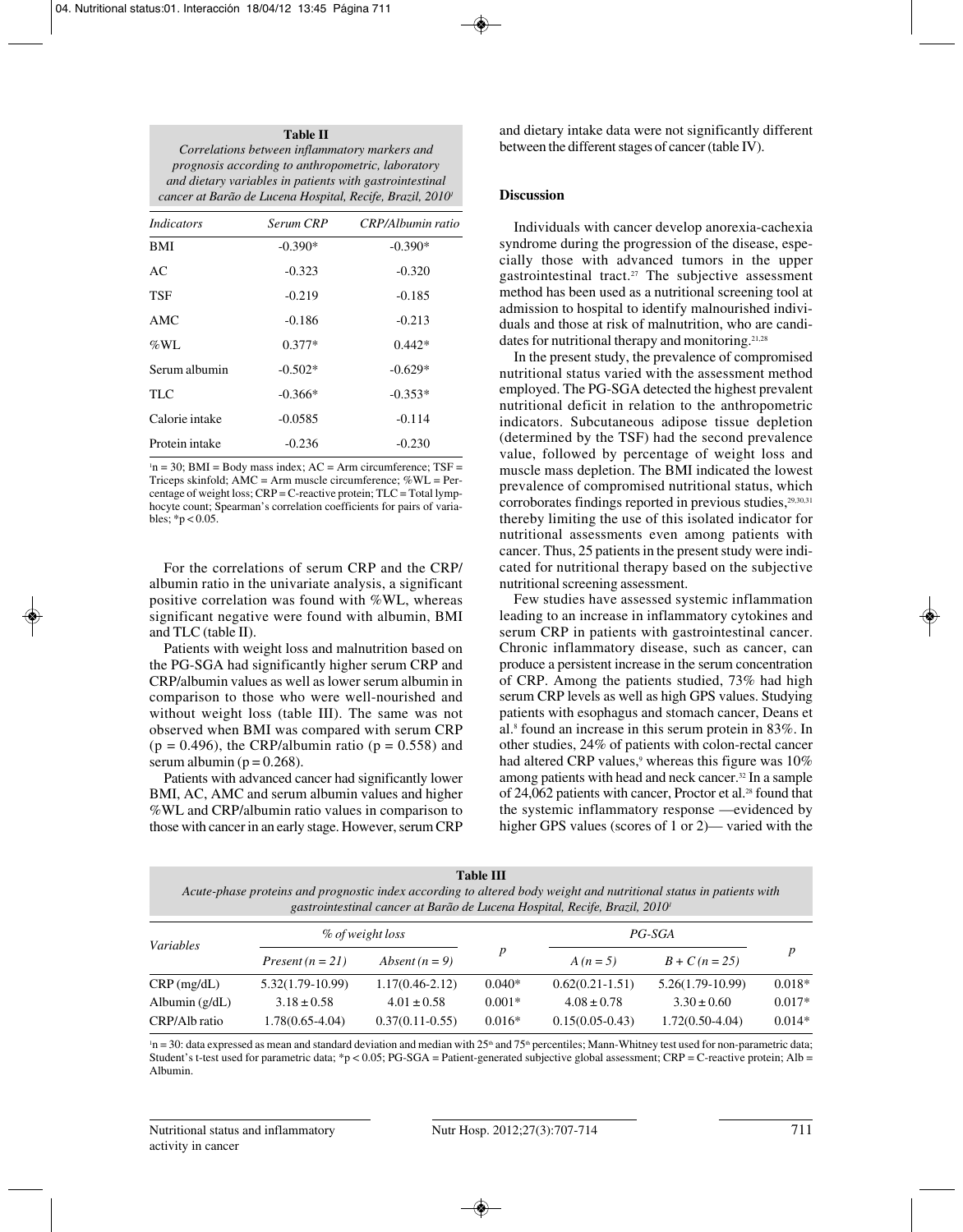### **Table IV**

| <i>Variables</i>     | Clinical stage               |                                  |                  |
|----------------------|------------------------------|----------------------------------|------------------|
|                      | Early (I and II) $(n = 12)$  | Advanced (III and IV) $(n = 18)$ | $\boldsymbol{p}$ |
| Anthropometric       |                              |                                  |                  |
| <b>BMI</b>           | $24.30 \pm 5.04$             | $20.98 \pm 3.72$                 | $0.047*$         |
| $\%$ WL              | $6.50 \pm 11.28$             | $20.23 \pm 10.68$                | $0.002*$         |
| <b>TSF</b>           | $14.92 \pm 8.45$             | $10.89 \pm 6.58$                 | 0.154            |
| AC                   | $28.33 \pm 4.11$             | $25.01 \pm 3.46$                 | $0.024*$         |
| AMC                  | $23.65 \pm 2.62$             | $21.59 \pm 2.47$                 | $0.038*$         |
| Dietary              |                              |                                  |                  |
| Calories             | 1,535.29 (1,165.95-2,245.34) | 1,547.94 (1,086.16-1,698.00)     | 0.446            |
| Protein              | 84.81 (54.23-126.76)         | 64.31 (44.70-79.50)              | 0.099            |
| Laboratory           |                              |                                  |                  |
| Serum albumin (g/dL) | $3.915 \pm 0.633$            | $3.107 \pm 0.525$                | $< 0.001*$       |
| Inflammatory markers |                              |                                  |                  |
| Serum $CRP$ (mg/dL)  | $0.97(0.58-6.20)$            | $5.29(1.98-10.30)$               | 0.079            |
| CRP/Alb ratio        | $0.28(0.14-1.97)$            | $1.75(0.66-4.10)$                | $0.038*$         |

*Anthropometric, dietary and laboratory indicators, inflammatory markers and prognosis according to clinical stage of disease in patients with gastrointestinal cancer at Barão de Lucena Hospital, Recife, Brazil, 20101*

 $n = 30$ : data expressed as mean and standard deviation and median with 25<sup>th</sup> and 75<sup>th</sup> percentiles; one-way ANOVA followed by Holm-Sidak test used for parametric data; Kruskal-Wallis test or Kruskal-Wallis followed by Dunn's test used for non-parametric data; \*p < 0.05; BMI = Body mass index;  $%WL =$  Percentage of weight loss; TSF = Triceps skinfold; AC = Arm circumference; AMC = Arm muscle circumference; CRP = Creactive protein; Alb = Albumin.

type of tumor; the proportion of patients with systemic inflammation was higher for hepatobiliary  $(68\%)$ , lung  $(64\%)$ , stomach  $(55\%)$ , head and neck (54%) and pancreatic (52%) cancer. Beside the type of tumor, it has been suggested that the size of the primary tumor is associated with high concentrations of serum CRP, as found in patients with operable colon-rectal cancer.33

Weight loss is the nutritional indicator most related to serum CRP. Studying patients with esophagus and stomach cancer, Deans et al.<sup>8</sup> found the following variables to be determinant of weight loss: dietary intake, high serum CRP concentration and stage of the disease. The attenuation of systemic inflammatory response has been studied as a way to improve nutritional status. Supplementation with omega-3 fatty acids may help stabilize weight in cancer patients with oral dietary intake who exhibit intentional, progressive weight loss.<sup>34</sup>

In the present study, two anthropometric indicators (BMI and %WL) were related to both systemic inflammation (serum CRP) and an advanced stage of the disease, whereas muscle mass (determined by AC and AMC) was different only in advanced stages. The advanced stage of the disease can act as an indirect measure of the tumor load, increasing the metabolic demands of the patient, but may also result in an increase in the production and release of biological mediators, such as pro-inflammatory cytokines and other tumor-derived products, which may contribute

toward the metabolic changes associated with anorexia and cachexia.33 In the present sample, patients in advanced stages of the disease had higher CRP/ albumin ratio values, suggesting a greater risk of complications stemming from inflammatory stress, as well as higher serum CRP values, although the difference in this variable did not achieve statistical significance. Similarly to what was found with the anthropometric indicators (BMI and %WL), the subjective method (PG-SGA) revealed higher serum CRP values in malnourished individuals in comparison to those who were well-nourished. Therefore, a poorer nutritional status and advanced stage of the disease were related to the systemic inflammatory response.

A possible limitation of the present study was not having confirmed the results of serum CRP among the patients with increased values in the preoperative period through the repetition of the laboratory exam. The confirmation of the results after two or three weeks is recommended, as serum CRP concentrations rise in response to infection, surgery, trauma and acute inflammatory events. However, is likely that these factors did not influence the results, as the patients studied were in favorable clinical conditions to undergo surgery the day following the collection of the blood sample for the quantification of CRP.

Reduced dietary intake stemming from anorexia may be a response through the intermediation of the action of TNF- $\alpha$ , IL-1, IL-6 and IFN- $\gamma$ .<sup>5,6,7</sup> However, no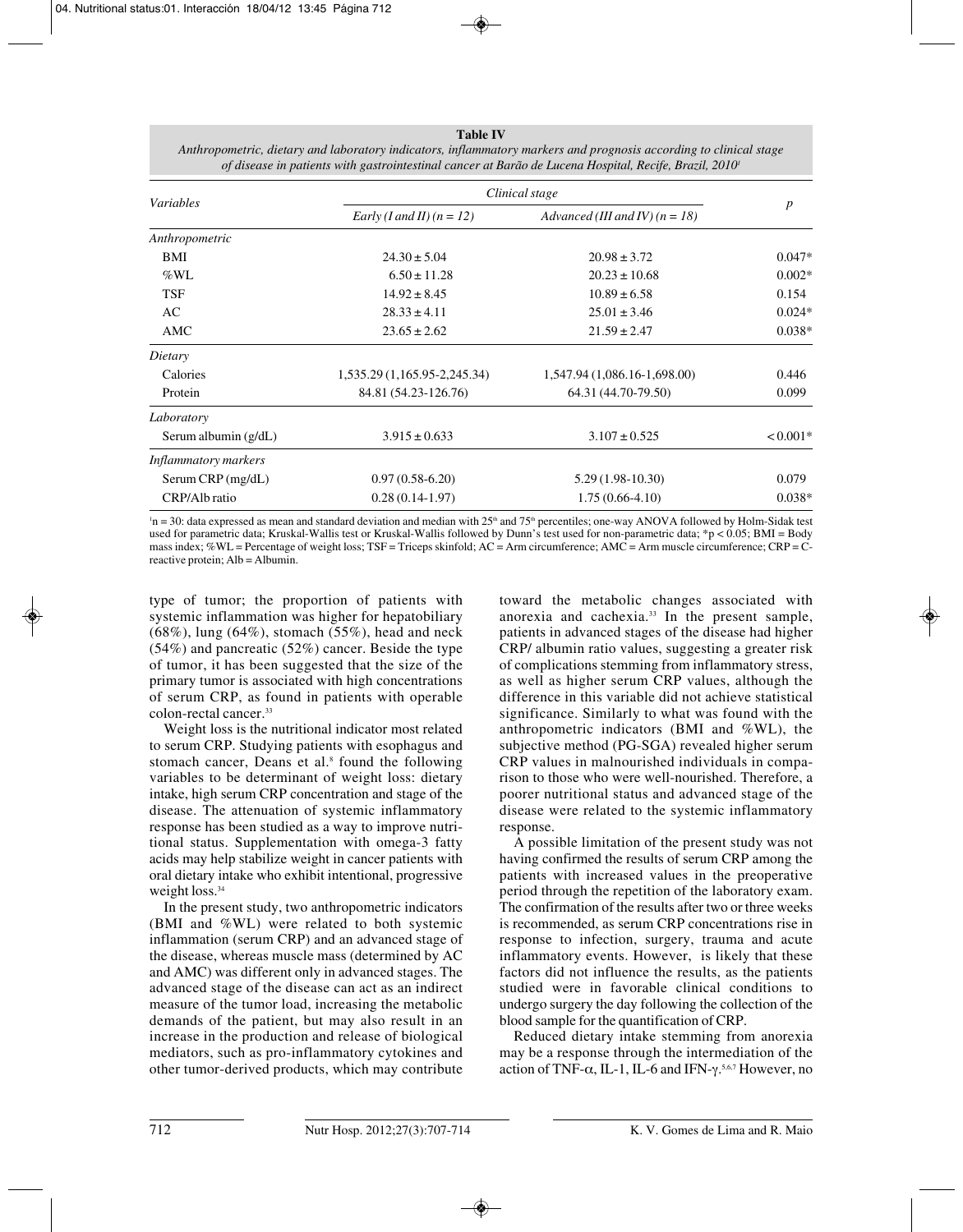associations were found in the present sample between dietary intake data and inflammation or prognosis. A number of gastrointestinal symptoms can affect dietary intake, which is often diminished in the presence of cancer. In the present study, the following symptoms were reported by the patients in the PG-SGA: pain  $(38\%)$ , vomiting  $(28\%)$ , nausea  $(25\%)$  and diarrhea  $(22\%)$ .

Immune system deficiency in cancer is multifactor due to the tumor itself, cachexia, poor dietary intake, surgical trauma and treatment. Malnutrition is a factor that can affect the TLC, thereby compromising immunological status. However, the lymphocyte count can increase in the presence of bacterial infection. Based on TLC values, 21 of the patients in the present study exhibited immune deficiency, which was related to both nutritional status and inflammatory response (an increase in serum CRP). Studying 287 patients with colon-rectal cancer, Roxburgh et al.35 found that the systemic inflammatory response (determined by an increase in the GPS value) was associated with a reduced TLC as well as increased white blood cell and neutrophil counts. Thus, the presence of systemic inflammation is among the factors related to immunological alterations. In the present study, leukocytosis was found in 11 patients, likely as the result of the cancer itself, as the presence of infection is a contraindication for the elective surgical procedure.

In conclusion, the findings of the present study demonstrate that patients with gastrointestinal cancer have high prevalence of malnutrition, systemic inflammation and poor prognosis. Nutritional status is associated with systemic inflammatory response and the advanced stages of the disease. Therefore, the implantation of a nutritional protocol is suggested for patients with gastrointestinal cancer, with an early assessment of nutritional status and systemic inflammatory response (serum CRP).

#### **Acknowledgments**

The nutritionists of the Barão de Lucena Hospital in particular, Evane Maria Queiroz Ventura Bernardo, Patricia Adriana Almeida Caraciolo Silva, Lígia Cordeiro Borges, Thalyta Holanda Silva e Janaína Gabriela Coelho de Araújo.

### **References**

- 1. Brasil. Ministério da Saúde. Instituto Nacional de Câncer. Estimativa 2010: Incidência de câncer no Brasil. Instituto Nacional de Câncer. Rio de Janeiro: INCA, 2009. [serial on line] [21 jan 2010] Avaiable from: http://www.inca.gov.br
- 2. Béliveau R, Gingras D. Role of nutrition in preventing cancer. *Can Fam Physician* 2007; 53 (11): 1905-1911.
- 3. Garófolos A et al. Dieta e câncer: um enfoque epidemiológico. *Rev Nutr* 2004; 17 (4): 491-505.
- 4. Laviano A, Meguid MM, Preziosa I, Fanelli FR. Oxidative stress and wasting in cancer. *Curr Opin Clin Nutr Metab Care* 2007; 10: 449-456.
- 5. O'Gorman P, Mcmillan DC, Mcardle CS. Longitudinal study of weight, appetite, performance status and inflammation in advanced gastrointestinal cancer. *Nutr Cancer* 1999; 35 (2): 127-130.
- 6. Argiles JM, Alvarez B, Lopez-Soriano FJ. The metabolic basis of cancer cachexia. *Med Res Rev* 1997; 17 (5): 477-498.
- 7. Garófolo A, Petrilli AS. Balanço entre ácidos graxos ômega-3 e 6 na resposta inflamatória em pacientes com câncer e caquexia. *Rev Nutr Campinas* 2006; 19 (5): 611-621.
- 8. Deans DAC, Tan BH, Wigmore SJ, Ross JA, Beaux AC, Paterson-Brown S, Fearon KCH. The influence of systemic inflammation, dietary intake and stage of disease on rate of weight loss in patients with gastro-oesophageal cancer. *Br J Cancer* 2009; 100: 63-69.
- 9. Mitsuru Ishizuka MD, Hitoshi Nagata MD, Kazutoshi Takagi MD, Toru Horie MD, Keiichi Kubota MD. Inflammation-Based Prognostic Score Is a Novel Predictor of Postoperative Outcome in Patients With Colorectal Cancer. *Ann Surg* 2007; 246: 1047-1051.
- 10. McMillan DC, Crozier JE, Canna K et al. Evaluation of an inflammation-based prognostic score (GPS) in patients undergoing resection for colon and rectal cancer. *Int J Colorectal Dis* 2007; 22: 881-886.
- 11. Midha NK, Stratton CW. Laboratory tests in critical care. *Crit Care Clin* 1998; 14: 15-34.
- 12. UICC. TNM Classification of Malignant Tumours. 7 ed, 2010.
- 13. Ottery FD. Definition of standardized nutritional assessment and intervention pathways in oncology. *Nutrition* 1996; 12 (1): S15-S19.
- 14. Detsky AS, Mclaughlin JR, Baker JP, Johston N, Whittaker S, Mendelson RA et al. What is subjective global assessment of nutritional states? *J Parenter Enteral Nutr* 1987; 11: 8-13.
- 15. Blackburn GL, Bistrian BR. Nutritional and metabolic assessment of the hospitalized patient. *JPEN* 1977; 1: 11-22.
- 16. World Health Organization. Physical status: the use and interpretation of anthropometry. Genebra, 1995.
- 17. World Health Organization. Anales da 36ª Reunión del Comité Asesor de Investigaciones en salud. Encuesta multicentrica: salud, bien estar y envejecimiento (SABE) en América Latina y el Caribe. Washington, 2001.
- 18. Sacher RA, Mcpherson RA. Widmann. Interpretação clínica dos exames laboratoriais. São Paulo: Manole, 2002.
- 19. American Diabetes Association. Diagnosis and Classification of Diabetes Mellitus. *Diabetes Care* 2006; 29 (1): S43-S48.
- 20. Holanda LB, Barros Filho AA. Métodos aplicados em inquéritos alimentares. *Rev Paul Pediatria* 2006; 24 (1): 62-70.
- 21. Brasil. Ministério da Saúde. Instituto Nacional de Câncer. Consenso Nacional de Nutrição Oncológica. Instituto Nacional de Câncer. Rio de Janeiro: INCA, 2009.
- 22. Forrest LM, Mcmillan DC, Mcardle CS et al. A prospective longitudinal study of performance status, an inflammationbased score (GPS) and survival in patients with inoperable nonsmall-cell lung cancer. *Br J Cancer* 2005; 92: 1834-1836.
- 23. Elahi MM, McMillan DC, McArdle CS et al. Score based on hypoalbuminemia and elevated C-reactive protein predicts survival in patients with advanced gastrointestinal cancer. *Nutr Cancer* 2004; 48: 171-173.
- 24. Brown DJ, Milroy R, Preston R et al. The relationship between an inflammation based prognostic score (GPS) and changes in serum biochemical variables in patients with advanced lung and gastrointestinal cancer. *J Clin Pathol* 2007; 60: 705-708.
- 25. Lima JCC, Moreira A, Lima D, Correia LCL. Validação da medida de proteína C-reativa (PCR-as) por quimioluminescência para estimativa de risco cardiovascular em indivíduos ambulatoriais: análise comparativa com nefelometria. *J Bras Patol Med Lab* 2005; 41 (1): 15-19.
- 26. Correia CR, Angeli AYO, Camargo NR et al. Comparação entre a relação PCR/Albumina e o índice prognóstico inflamatório nutricional (IPIN). *J Bras Patol Med Lab* 2002; 38 (3): 183-190.